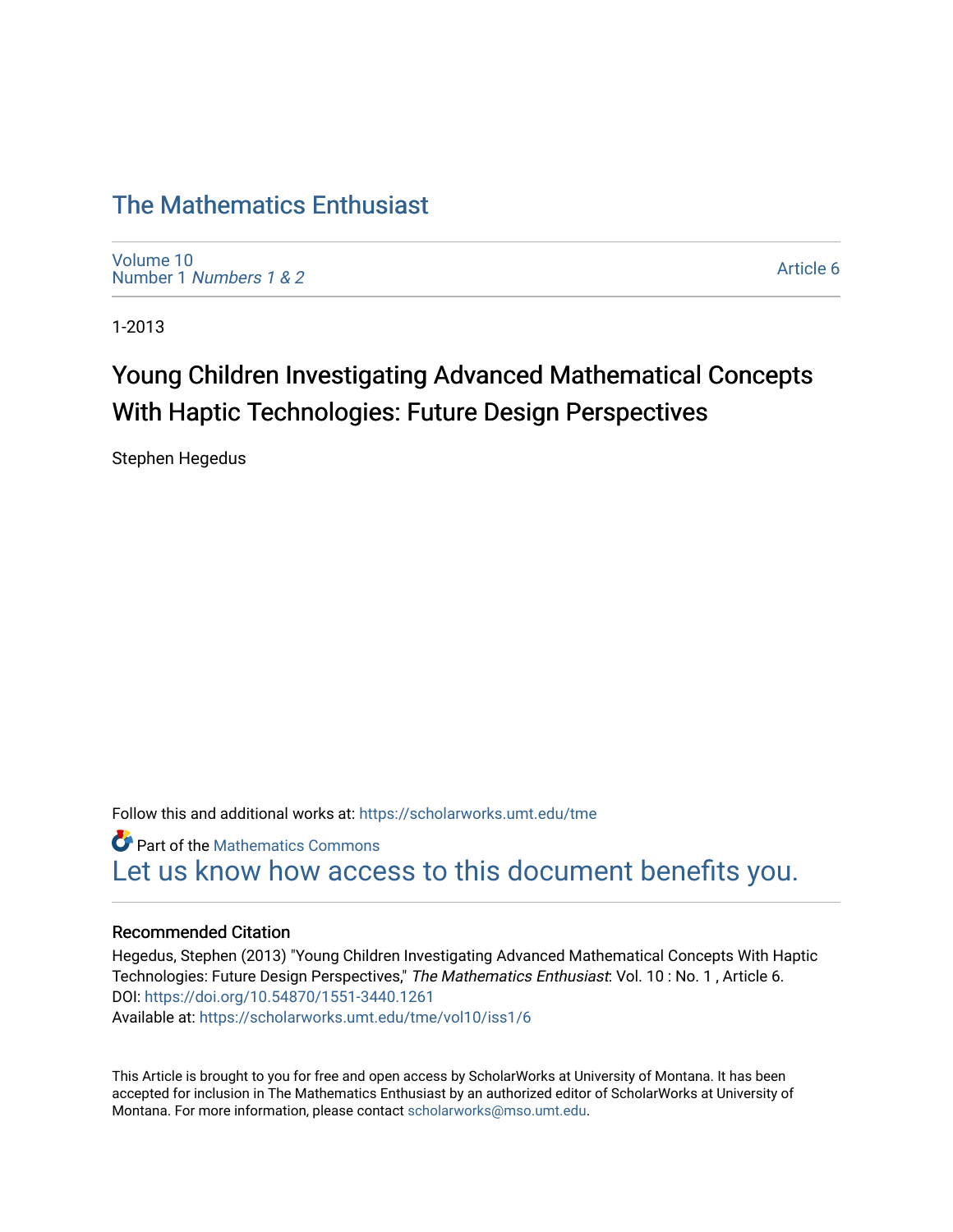# **Young Children Investigating Advanced Mathematical Concepts With Haptic Technologies: Future Design Perspectives**

 $Stepben Hegedus<sup>1</sup>$ *Kaput Center for Research and Innovation in STEM Education University of Massachusetts Dartmouth*

# **1. Introduction**

In this chapter, we focus on how new technologies can be used with young children to investigate mathematical ideas and concepts that would normally be introduced at a later age. In particular, we focus on haptic technologies that allow learners to touch and feel objects through force feedback in addition to visual images on a screen. The main purpose of this paper is to describe how these technologies can be used to enable young learners to construct meaning about geometric shapes and surfaces as well as attributes of particular mathematical constructions in multiple dimensions (particularly 2D and 3D for purposes of this chapter). Such learning environments enable various forms of mediation both through the devices and software used as well as socially, as students work together to develop meaning and create models of complex ideas.

We begin by describing how and why young learners in particular should be working in such learning environments in order to provide a rationale for our work. In Section 2, we provide some background on how these technologies have evolved and their use in other disciplines and how we have built on prior research in the use of dynamic geometry in mathematics education. Section 3 presents how relevant these new learning environments can be with some specific examples from preliminary work at the Kaput Center. The section also contains some theoretical reflections on how we can

 $\overline{a}$ 

 $^{1}$  shegedus@UMassD.Edu

**The Mathematics Enthusiast**, **ISSN 1551-3440, Vol. 10, nos.1&2**, pp.87-108. 2013©The Author(s) & Dept. of Mathematical Sciences-The University of Montana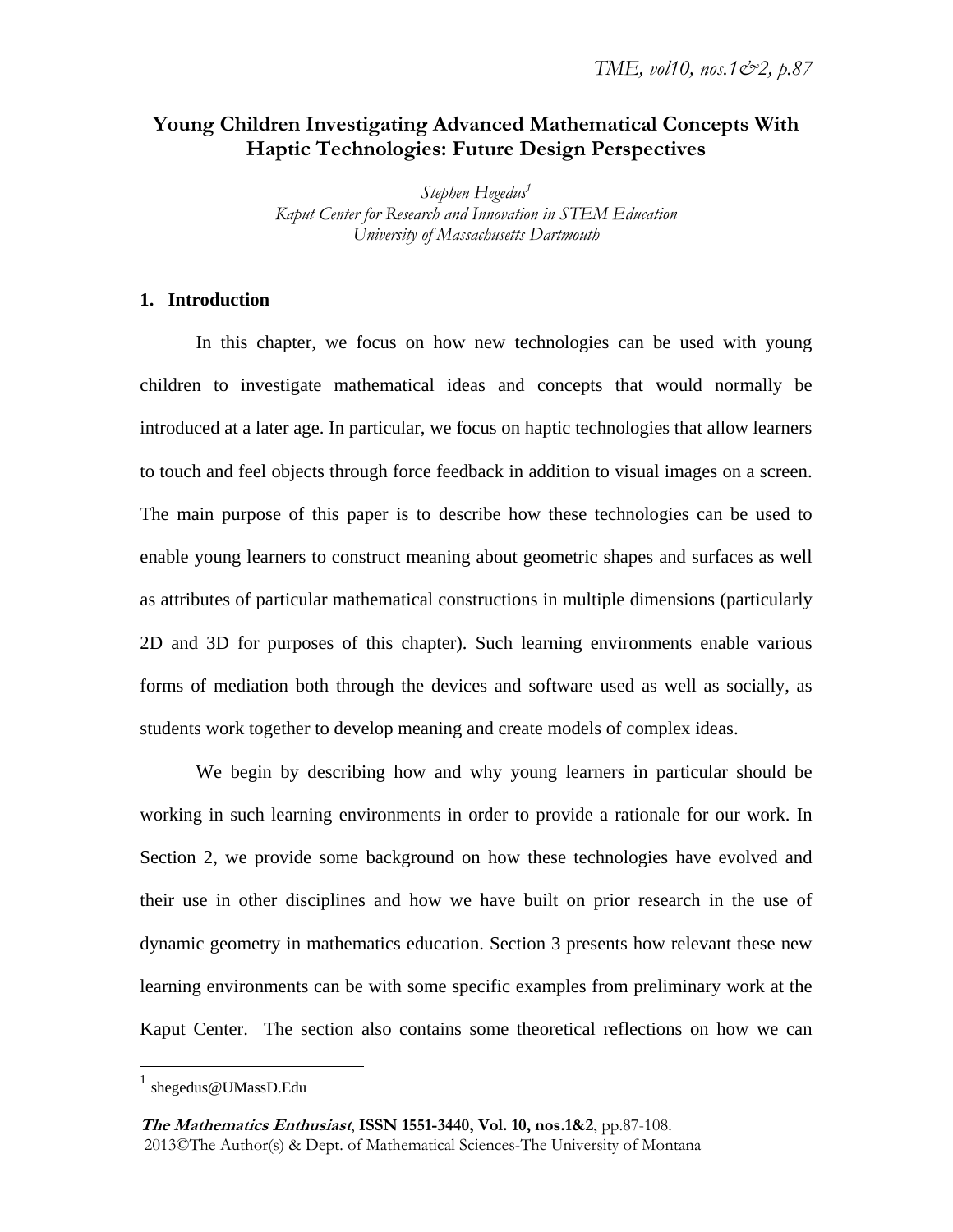begin to analyze and understand how students work and construct meaning in such environments. Section 4 then concludes by offering some design principles for future research and development.

# **How Should Young Children be Doing Mathematical Problem-Solving in the Future?**

We believe that the answer to this question lies in three areas that focus on the early introduction of mathematical ideas, the use of technology, and engagement.

**Early introduction**. Several researchers have promoted the idea of introducing mathematical ideas earlier in the curriculum and even introducing the foundation of advanced mathematical thinking in the early grades (Kaput, Carraher & Blanton, 2008; Kaput, 1994). If not then, many children will never be exposed to important mathematics and engage in fruitful and relevant investigations. This can have detrimental effects throughout a child's educational career, reducing their desire to want to learn mathematics because of its lack of relevance or inaccessible representations.

**Technology use**. Technology is often not a major part of elementary school classroom teaching due to a lack of resources and perception of its role and use. The predominant form of technology use in most elementary school classrooms in the U.S. is PowerPoint presentations. Some researchers (Carraher & Schliemann, 2000) believe that the introduction of technology is not enough:

It is important to provide a social analysis in consonance with a cognitive one. Because technology does not act directly on learners, but only exerts an influence on the social activities and contexts in which it is employed, introducing technology into the mathematics classroom ultimately entails questions such as the following: What is the teacher's role; what are the students trying to achieve in the tasks … . (p. 174)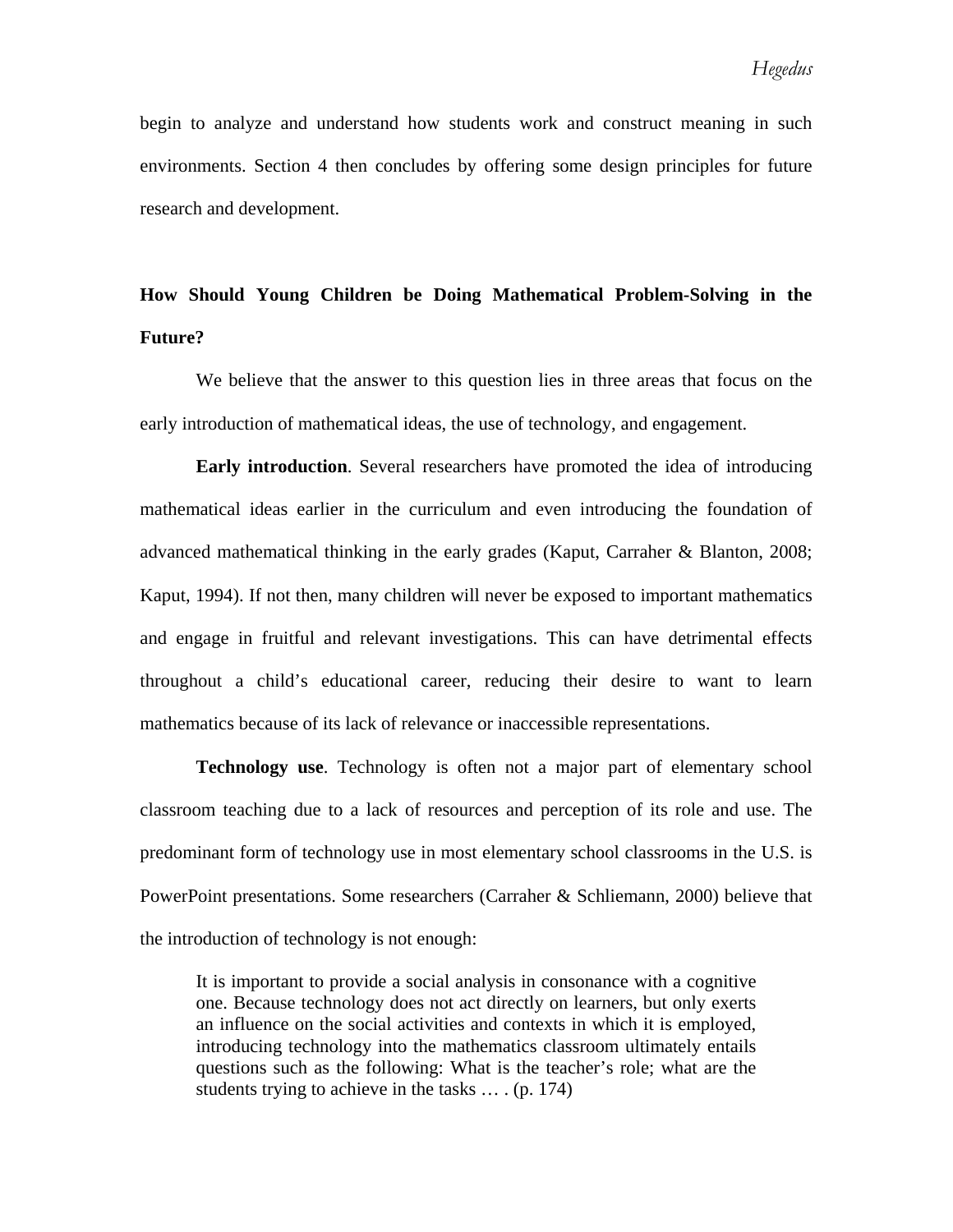While we agree that these questions are important, new technologies can have a more participatory and collaborative role rather than be a prosthetic device to prop up existing pedagogical practices. New technologies can actually re-structure interaction in the classroom and allow the introduction of advanced mathematical ideas through radically new mathematical representation systems. The interactions of teachers, students and technologies within a learning environment can modify and transform activity structures (Jonassen, 2000).

Technological affordances can also be mathematical affordances providing a symbiotic link between how mathematical activity can occur. Mathematizing technological affordances is an important step and one we discuss in detail later.

**Engagement**. By integrating activity structures with the affordances of new technologies, the learning environment should be simple enough to establish engagement—to motivate curious young minds to explore, question, and be encouraged to want to continue to learn. It should allow them to construct meaning in open-ended tasks, which have been carefully designed to have mathematical purpose. It should allow them to share, collaborate, and feel free to use non-scholastic language as they conduct their mathematical investigation.

We take a very broad view of what is mathematical problem-solving viewing it as an enterprise of collaborative investigation where multiple approaches are valid. It is not just about solving a specific problem, which has a specific answer or application into the real world, but rather it is an investigation that might have multiple approaches and where students can make multiple observations. Also, most of our activities might best be described as "tasks" rather than "problems."—that is, they are goal directed activities.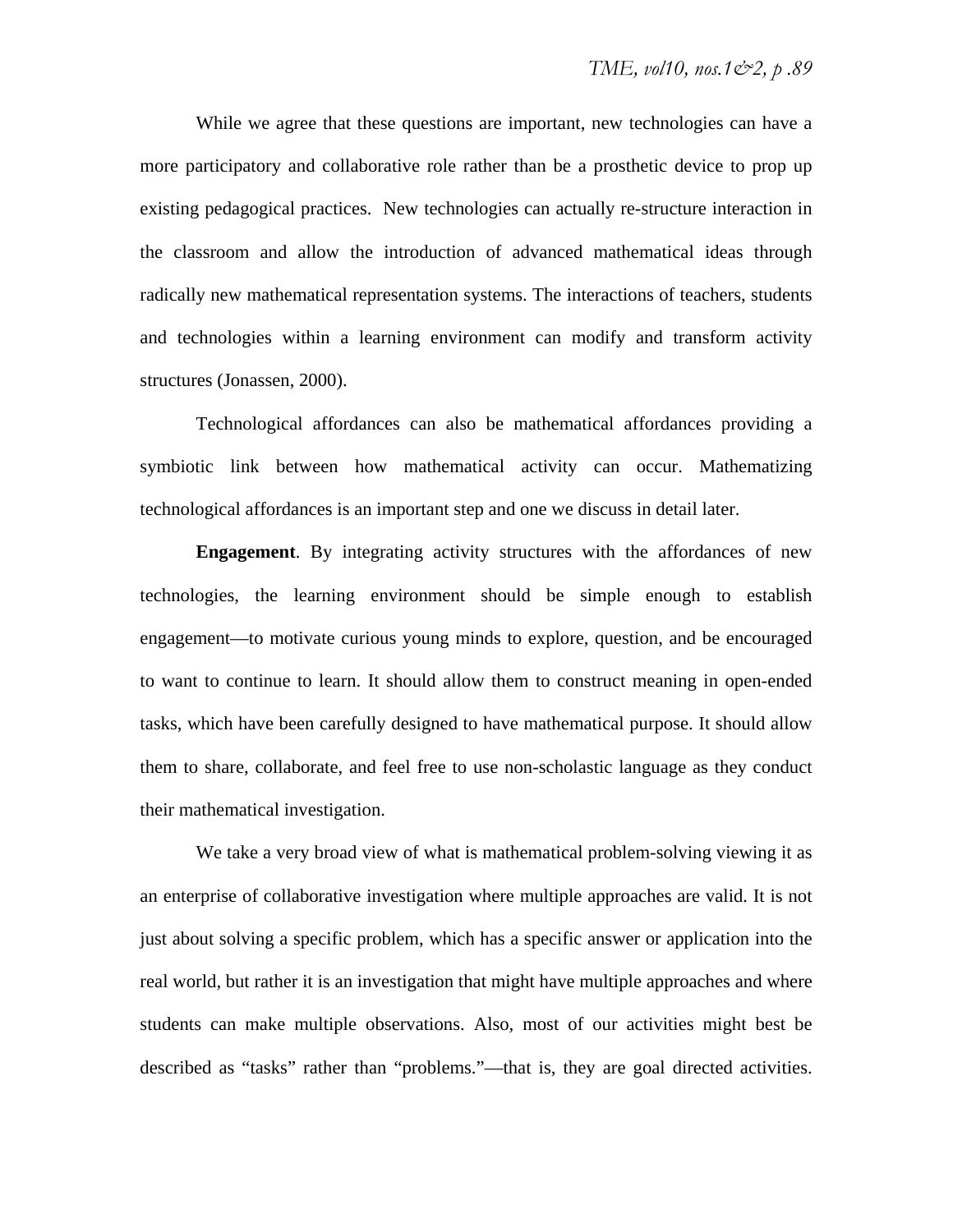Students are seldom at a loss for ideas to pursue. They are not stuck; they are not frustrated; and, their progress often does not fit the metaphor of moving along a single path that is somehow temporarily blocked. Instead, our environments are carefully engineered so that students can make parallel progress along a variety of interacting paths. Our initial tasks involve exploring, categorizing attributes of geometric shapes or objects, making sense of a set of objects and constructing broad and specific meaning. These tasks, in a broad sense, could be described as modeling (Lesh, 2007). We will continue to use the phrase mathematical problem-solving throughout this chapter but in the spirit of the position described above.

We have referred to new technologies, but we focus on a particular type of learning environment that utilizes haptic or multi-modal devices. Multiple modalities are used in real-world applications. We make sense of problem conditions in the world by using sight, touch, and hearing to name a few. Hence, in our research and development, we have focused on new technologies that use multiple modes of input in early mathematics classrooms. First, let us describe the evolution of such technologies in contrast to the predominance of visualization software in mathematics education.

#### **2. Background to New Technology**

Haptic literally means "ability to touch" or "ability to lay hold of" (Revesz, 1950) and has evolved to be an interface for users to virtually touch, push, or manipulate objects created and/or displayed in a visual environment (McLaughlin, Hespanha, & Sukhatme, 2002). Recently, this has rapidly evolved to include multi-touch environments. In these environments, learners literally lay their hands on objects via a screen interface,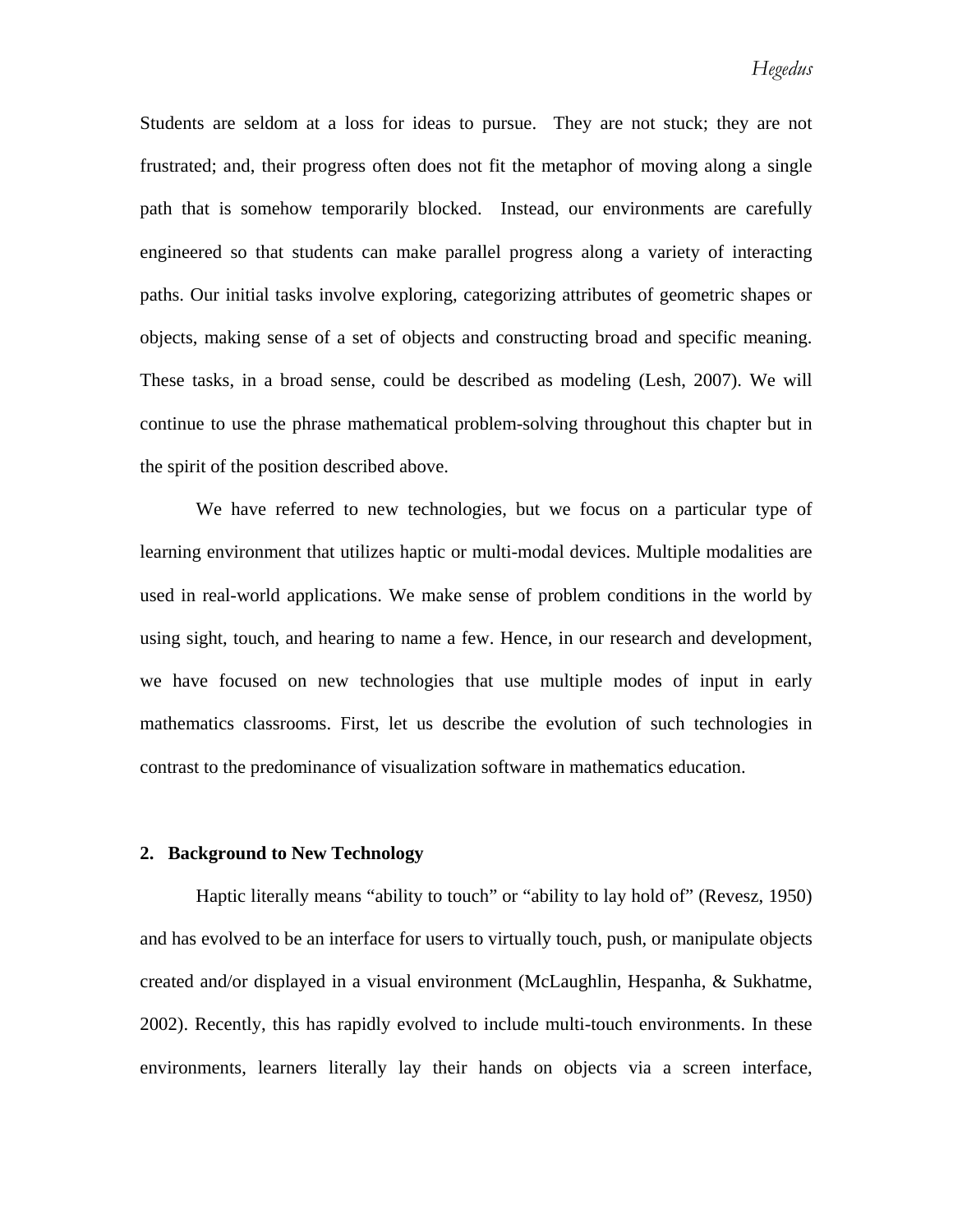mathematical objects can be manipulated and resultant actions be investigated. Let us first examine the background of educational technology involved in dynamic visual mathematics before extending to haptic technologies which is the focus of this chapter.

Traditionally, dynamic, interactive, mathematical, visual environments including Computer Algebra Systems such as Mathematica and Maple, as well as multidimensional Graphing software such as Avitzur's Graphing Calculator—are used to aid students to visualize complex surfaces in various coordinate systems and complete computationally intensive tasks. The Geometer's Sketchpad® is used in classrooms ranging from elementary grades through to undergraduate programs to allow users to construct, interact and explore geometric figures and shapes, and so engage in modeleliciting activities in various mathematical topics. But these environments are not responsive to users' physical interactions apart from mouse pointing.

The experience of visual mathematics, particularly three-dimensional mathematics, is often very brief for U.S. mathematics and science students. Following a school curriculum of Euclidean Geometry rarely expanding to non-Euclidean geometry or solid geometry, there is a rapid progression in most university curriculum from threedimensional geometry, which is embedded in third or fourth semester Calculus courses, to the abstract intangibles of higher dimensional mathematics. In fact, given the very nature of multi-dimensional mathematics—that it can examine real life objects and phenomena all around us—it is interesting that such a small proportion of a student's formal mathematical life is spent examining the subject. Such mathematics provides a vocabulary for understanding fundamental modeling equations, for example, weather, heat, planetary motion, waves, and later, multi-dimensional mathematics, finance,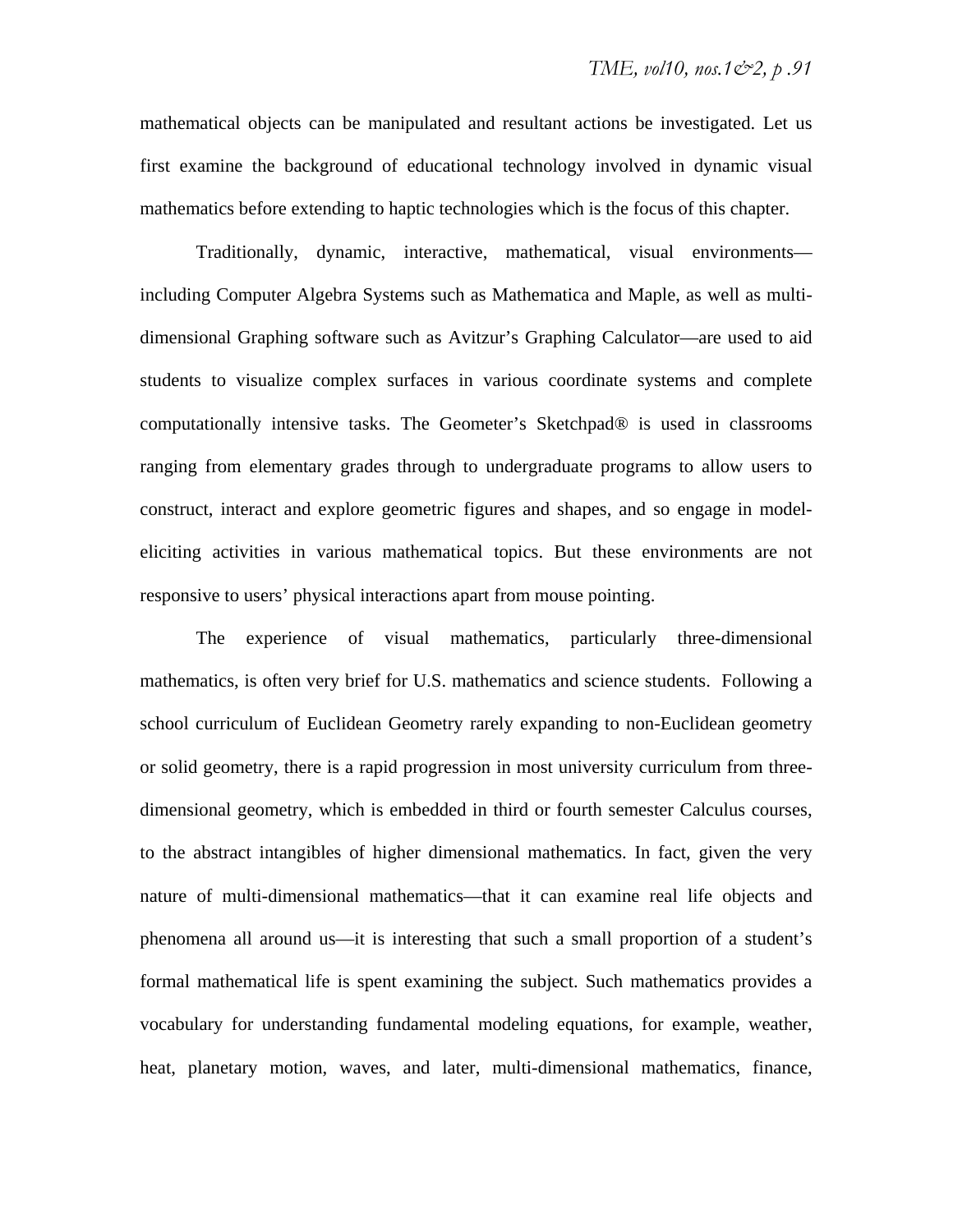epidemiology, quantum mechanics, bioinformatics and many more. Yet, there is a growing emergence of technologies in the scientific workplace that apply, manipulate, and model three-dimensional representations

A wide range of technologies are used in the teaching and learning of multidimensional mathematics in various contexts, ranging from relatively expensive Computer Algebra Systems (CAS) such as Mathematica<sup>™</sup> and Maple<sup>™</sup> (Meel, 1998; Park & Travers, 1996), industrial design packages, (e.g., AutoCAD™), through to Java Applets freely downloadable from the WWW. During reform periods, Mathematics and Science departments have been encouraged to integrate CAS technology into their classes as it can help students with visual and conceptual problems (Zorn, 1987; 1992). As technology becomes more sophisticated, the opportunity cost of training time and money spent on learning how to use a particular software and how to successfully integrate it into school curriculum is sufficiently high to dissuade teachers from the investment.

Dynamic geometry environments offer point-and-click tools to construct geometric objects that can be selected and dragged by mouse movements. All userdefined mathematical relationships are preserved, thus providing environments for students to conjecture and generalize by clicking and dragging hotspots on the object. These hotspots dynamically re-draw and update information on the screen as the user drags the mouse, and in doing so, efficiently testing large iterations of the mathematical construction (Moreno & Sriraman, 2005; Moreno & Hegedus, 2009; Moreno, Hegedus & Kaput, 2008).

Such environments aim to develop spatial sense and geometric reasoning by allowing geometric conjectures to be tested, offering "intelligent" constructivist tools that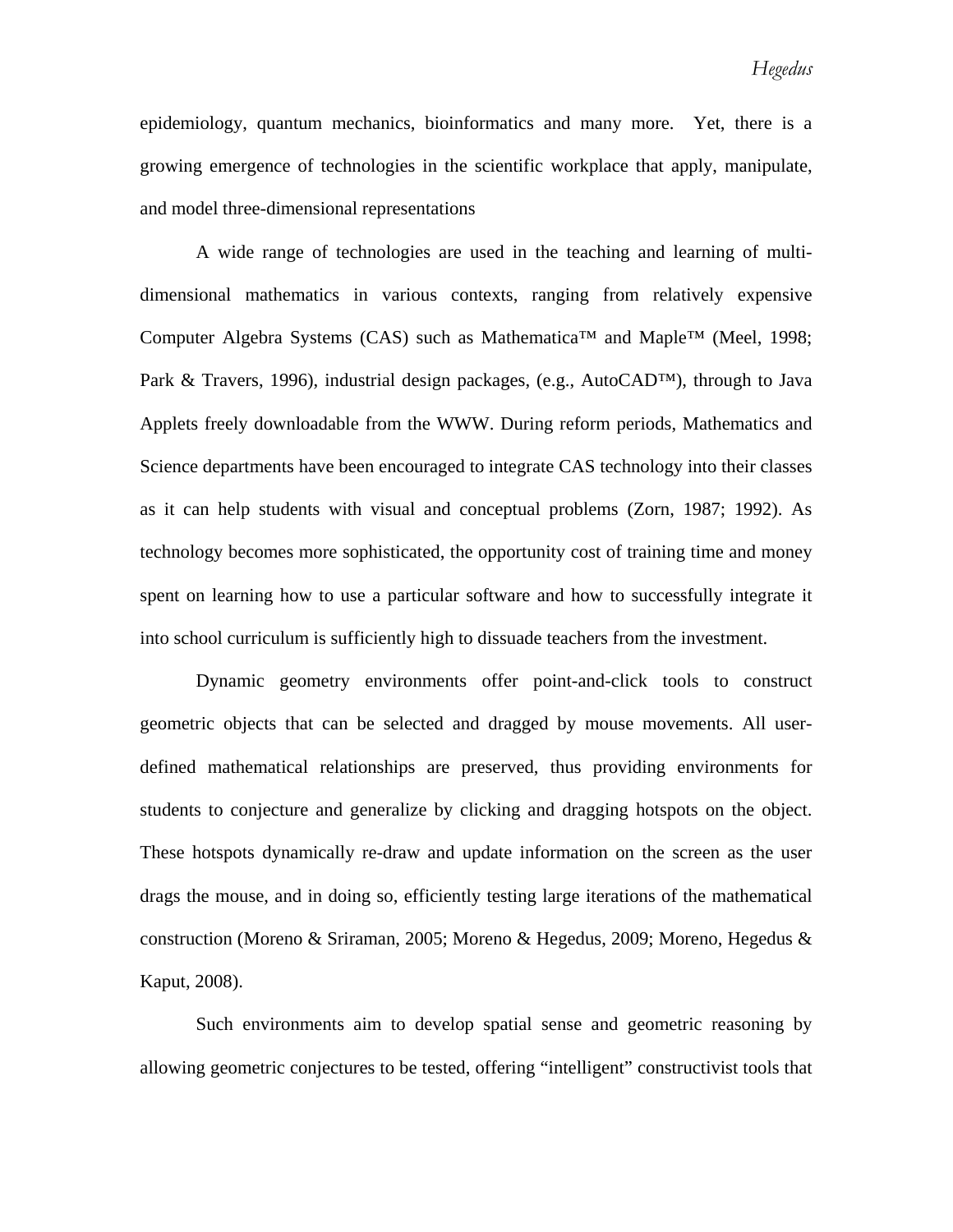constrain users to select, construct or manipulate objects that obey mathematical rules (Mariotti, 2003)— that are largely used in secondary and not primary schools.

In summary, these dynamic mathematic environments are responsive to users' interaction but are still more structured in their feedback and lack the expressive capabilities of using physical interaction and force-feedback.

We believe that students naturally need more haptic, kinesthetic avenues through such the combination of dynamic visual environments and haptic technologies to explore the mathematics of change and variation in a more sensory environment to connect to the symbolic formalisms of the mathematical ideas (Nemirovsky  $\&$  Borba, 2003). Change and variation occurs in multiple school subjects, in particular algebra, geometry and data analysis. In allowing students the combined affordances of multi-touch interaction, visual feedback and force feedback where possible, the technological environment can become a semiotic mediator of mathematical thinking and investigation. Young learners can have access to new forms of mathematical problem-solving or investigation through direct manipulation of mathematical objects linked to varying attributes (e.g. area).

To this aim, we have focused on integrating two types of haptic technologies: (1) Sensable's PHANTOM Omni—a force-feedback device and (2) iPad with a dynamic geometry application—a multi-touch/multi-input device.

Sensable's PHANTOM Omni® (http://www.sensable.com/haptic-phantomomni.htm)—hereon referred to as Omni—is a desktop haptic device with six degrees of freedom for input  $(x, y, z,$  pitch, roll, yaw), and three degrees of output  $(x, y, z)$ . The Omni's most typical operation is via a stylus-like attachment that includes two buttons (see Figure 1a). The Omni has a very robust community and SDK behind it. The SDK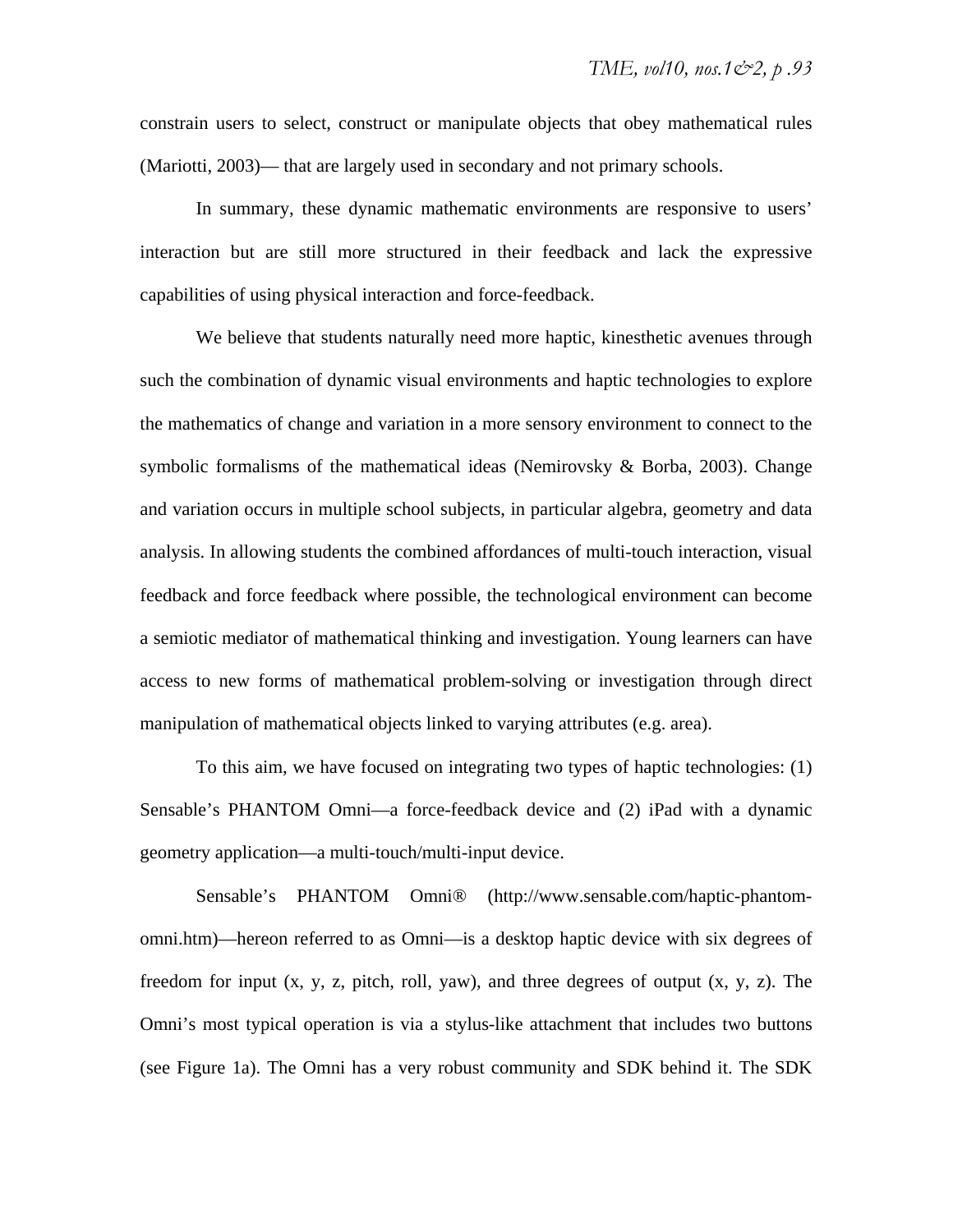(OpenHaptics-Academic Edition) allows for two levels of programmatic control: precise programmer created feedback—such as vibration—and pre-programmed feedback—such as springs and dynamic/static friction. The Omni provides up to 3 forces of feedback for x, y, and z. It is primarily used in research, with a significant presence in dentistry and medicine but growing in mathematics education (Hegedus & Moreno, 2011).

environment. Users can click, push, or drag a "bug" across a surface using the haptic device. Here, the bug is being pushed around a saddle surface. A saddle surface has a maximum and a minimum at the same place (the place where you would sit on the saddle). A sample activity would be to ask the student to push the bug to that place on the surface and describe how the surface changes during its motion, both in terms of the visualization but more importantly in terms of its feel. Mathematically speaking this potentially enables an interpretation of differentiability of the surface. This approach can offer new access to profoundly important mathematical ideas for younger children. Figure 1b is an example of how the Omni can be used with a graphical





*Figure 1a.* Sensable's Omni Haptic *Figure 1b*. Graphical interface prototype. Device.

mathematical attributes, particularly varying quantities. Figure 2 highlights a triangle whose shape can be dynamically transformed by moving the vertices (A, B, or C) or by In addition to shape, feedback from the Omni can be linked to particular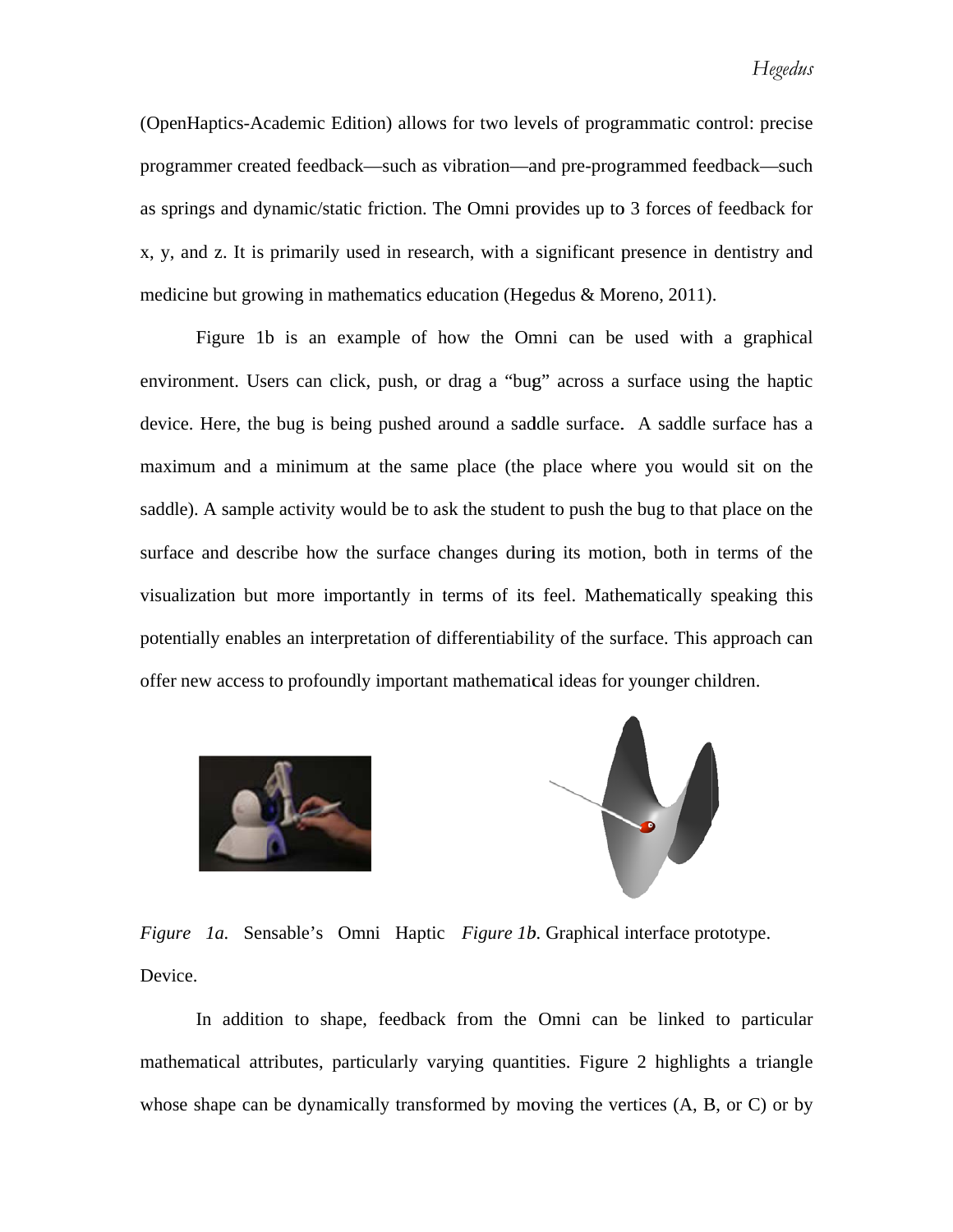moving the parallel lines apart (via D). Here the feedback can be linked to the area of the triangle and children can investigate what properties impact the area before being introduced to a formal equation.



*Figure 2*. Area of a tr iangle*.*

gesture-based PDAs (e.g., iPod Touch/iPhone) and larger forms such as the iPad now feature pressure-sensitive styli of some form; this pressure-input becomes a limited form feature pressure-sensitive styli of some form; this pressure-input becomes a limited form<br>of force-feedback in software that "responds" differentially to variable pressure. At this stage, feedback is visual, and does not include the additional sensory information of forces or kinesthetics that are directly linked to the properties of the objects being manipulated on a screen. But the growing spread of these devices and their use with educational applications creates an entry point for the use of peripheral computational devices that extend the use of mouse as a physical pointing action, to an environment where users can touch, push or move objects more directly. It should also be noted that many mass-market whiteboards, tablet PCs and

modes of input and outputs— their natural modes of seeing and feeling, to make sense of the task. The iPad offers a direct (almost zero-interface) mode to touch and directly In multi-touch/multi-input platforms such as the iPad, the learner can use multiple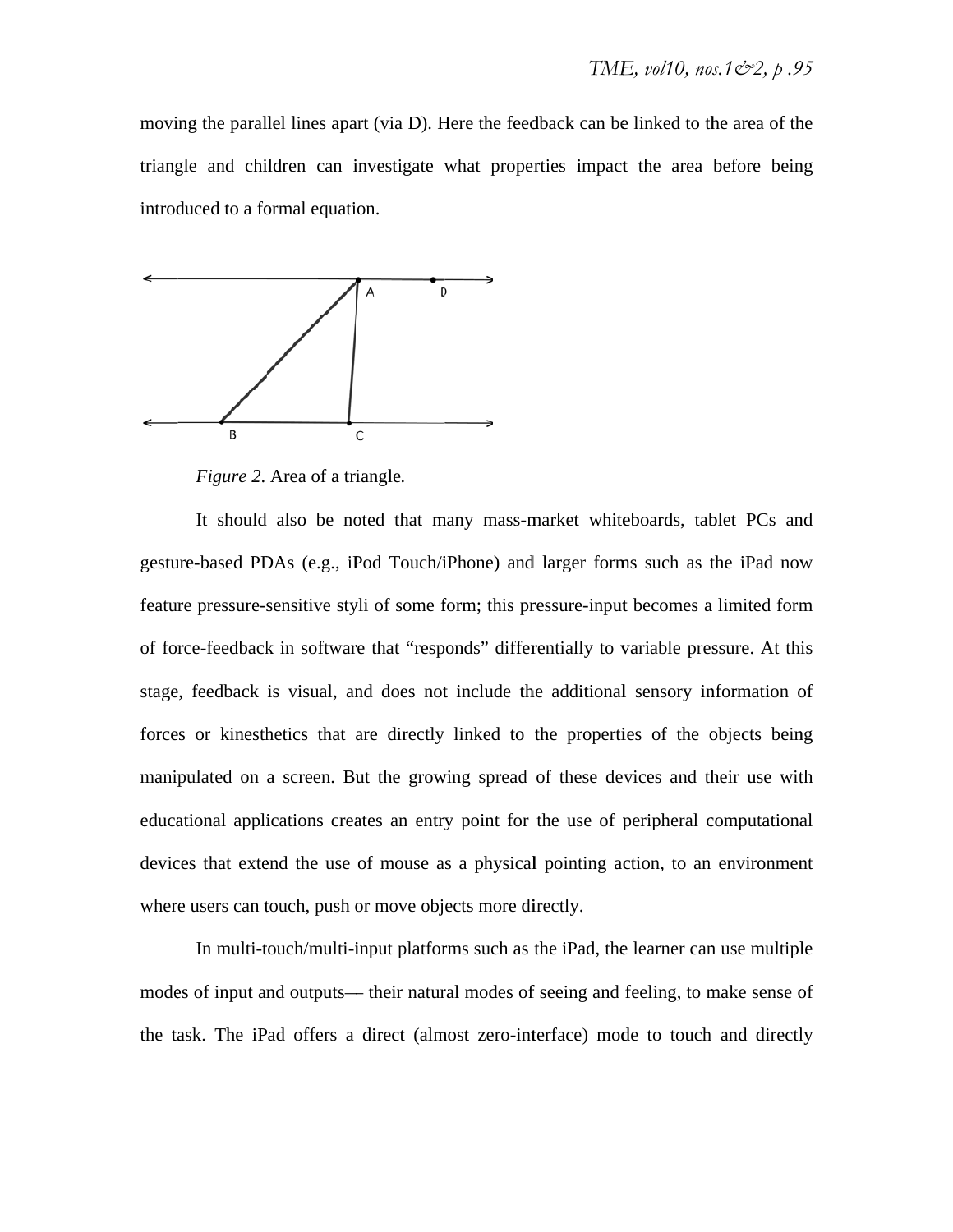manipulate mathematical objects, and offer multiple inputs to one mathematical object hitherto impossible on a single-input computer (mouse as pointer and selector).

With both hardware, the technological affordances are tightly coupled with mathematical affordances in such that the technology offers mathematical meaningful tools or avenues to investigate. Hence a new form of mathematical problem-solving originates because of new mathematization routes. We will exemplify these affordances in the next section. In terms of software deployment, key representational features include high-resolution visualization of mathematical objects and constructions which can be made transparent to see their interaction with other objects, and direct manipulation of objects allowing users to rotate and navigate "around" objects and flexible notation systems to allow users to observe outputs (e.g., changing area of a shape) based upon their input.

We now describe how such environments are relevant to mathematics education and offer examples of how they can advance mathematical investigations and inquiry.

### **3. Relevance: Future Mathematical Problem-Solving**

Situations inside and outside of formal learning environments involve visualization, multi-modal investigations, using and interpreting multiple representations, connecting mathematical attributions and concepts to real world phenomenon, e.g., form, shape of objects and models (visual surfaces), features and attributes. So what is modeling in a problem-solving context for early learners? And is it relevant or necessary for early learners to be introduced to such ideas? We think it is and it goes deep into what a mathematical problem-solving environment is for a life-long learner. In addition,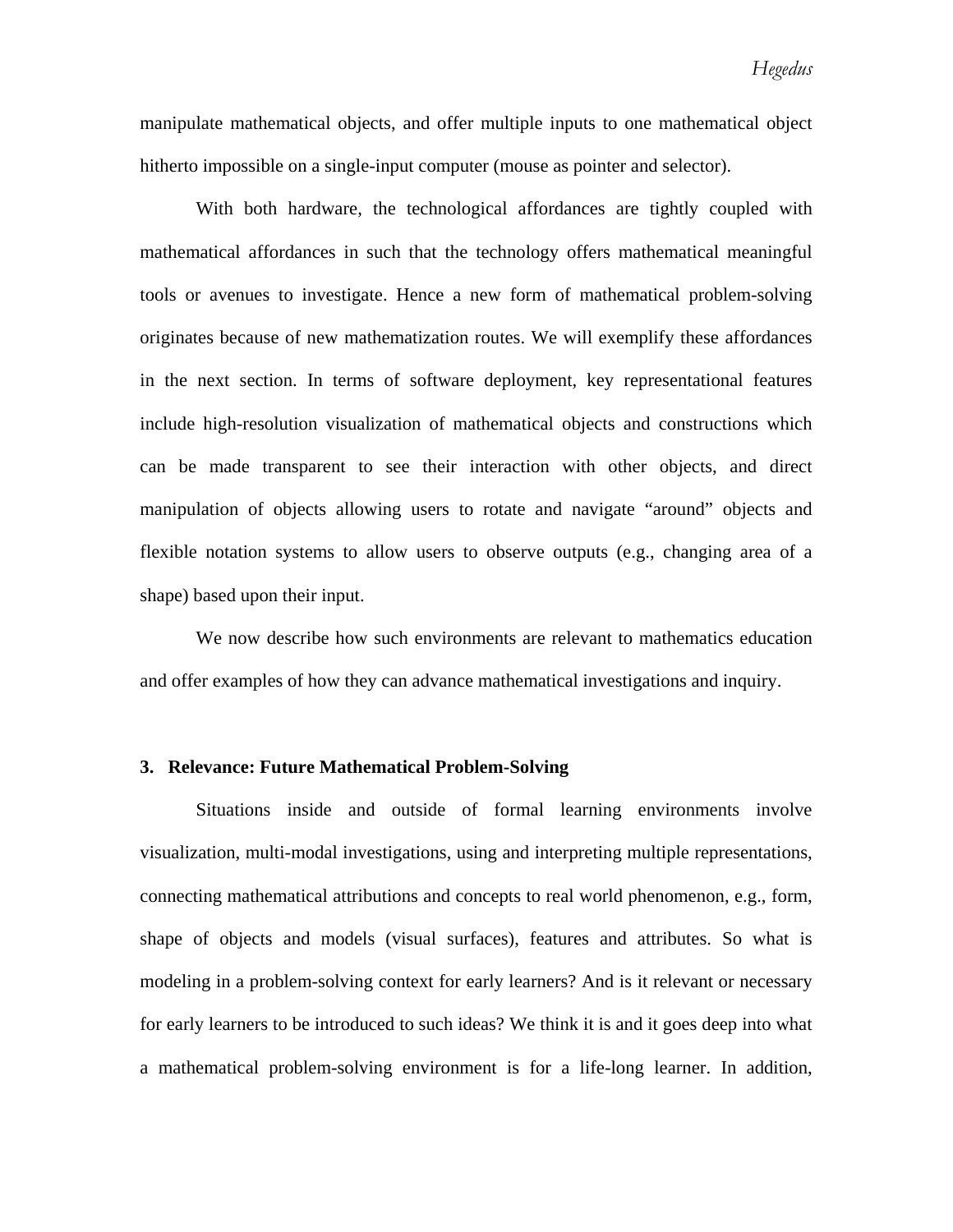making sense of the environment in a mathematical way is not just physical or visible (i.e., tangible) but also occurs at the nano-level. Macro images, surfaces, and objects can simulate phenomena, which cannot be seen or felt, e.g., cell structures. Census datasets cannot be understood at a macro level without a deep understanding of the micro. What constitutes a dataset? In a similar vein, what constitutes variation at all across mathematical models? The heart of the research reported here is to establish conditions by which early learners can advance their mathematical inquiry at stages that are hitherto not required by standardized frameworks but are still complimentary. Our primary research question is: Can we establish learning environments by which advanced mathematical ideas can be more readily accessed, understood and used to solve problems? Such understanding is mediated through the affordances of technological devices and at the same time social interaction between peers. Young children can construct meaning through collaboration (one form of mediation) but supported and additionally mediated through the tools afforded to them through mathematicallyenhanced technologies.

Holland et al. (2004) outlines the role of a mediating device: A typical mediating device is constructed by the assigning of meaning to an object or a behavior. This symbolic object or behavior is then placed in the environment so as to affect mental actions. (p.36) In our design of a learning environment integrating new technologies in

mathematically relevant ways, we adhere to a socio-cultural perspective of learning and analyze the interaction of the students in terms of mathematically-relevant discourse as mediated by the various tools and supports available to them. The affordances of the technological environment are cultural devices. Children can modify the environment to make sense of the attributes of the geometric objects and configurations through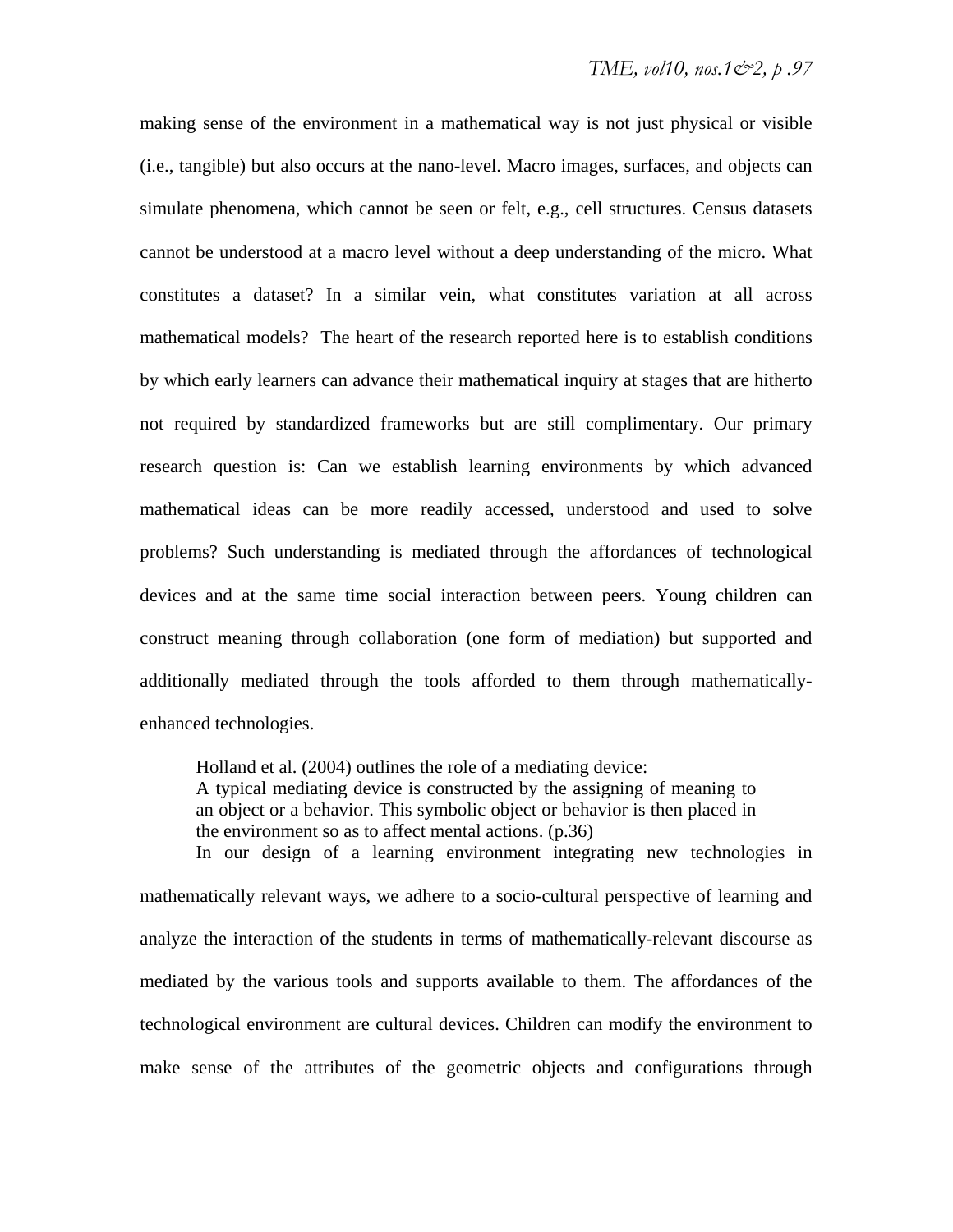investigation and interaction with each other. Vygotsky (1980) explains how activity structures the social environment of interaction and the very behavioral routines of members of that environment. We adhere to that position in our design and observe the technological devices to not be the only mediating device in the learning environment but the interaction between the children as meaning-making becomes a collaborative enterprise. Both are forms of semiotic mediation and result from co-action (Moreno & Hegedus, 2009) between the various participants. The children guide the discussion by interacting with visuals on a screen, receiving visual and haptic feedback loops, which are iteratively discussed and compared within the group and as such the technology reciprocally guides the resulting investigation, decisions in how to further interact, and conjectures or refutations from the resulting actions. Such embodied actions of pointing, clicking, grabbing and dragging parts of the geometric construction also allows a semiotic mediation (Falcade, Laborde & Mariotti, 2007; Kozulin, 1990; Mariotti, 2000; Pea, 1993) between the object and the user who is trying to make sense of, or induce some particular attribute of the diagram or prove some theorem.

Based upon this theoretical perspective, we present two different technologies from our preliminary research and development at the Kaput Center. These have been field tested in informal and formal learning settings. This preliminary work was conducted with 4th graders in a high achieving elementary school in Massachusetts.

#### **Omni Force-Feedback Device**

In the Omni environment, we developed an exploration activity using solids and a plane to explore how these objects interact—in particular, what different types of planar intersections can be constructed. Our environment includes crisp visuals of these objects,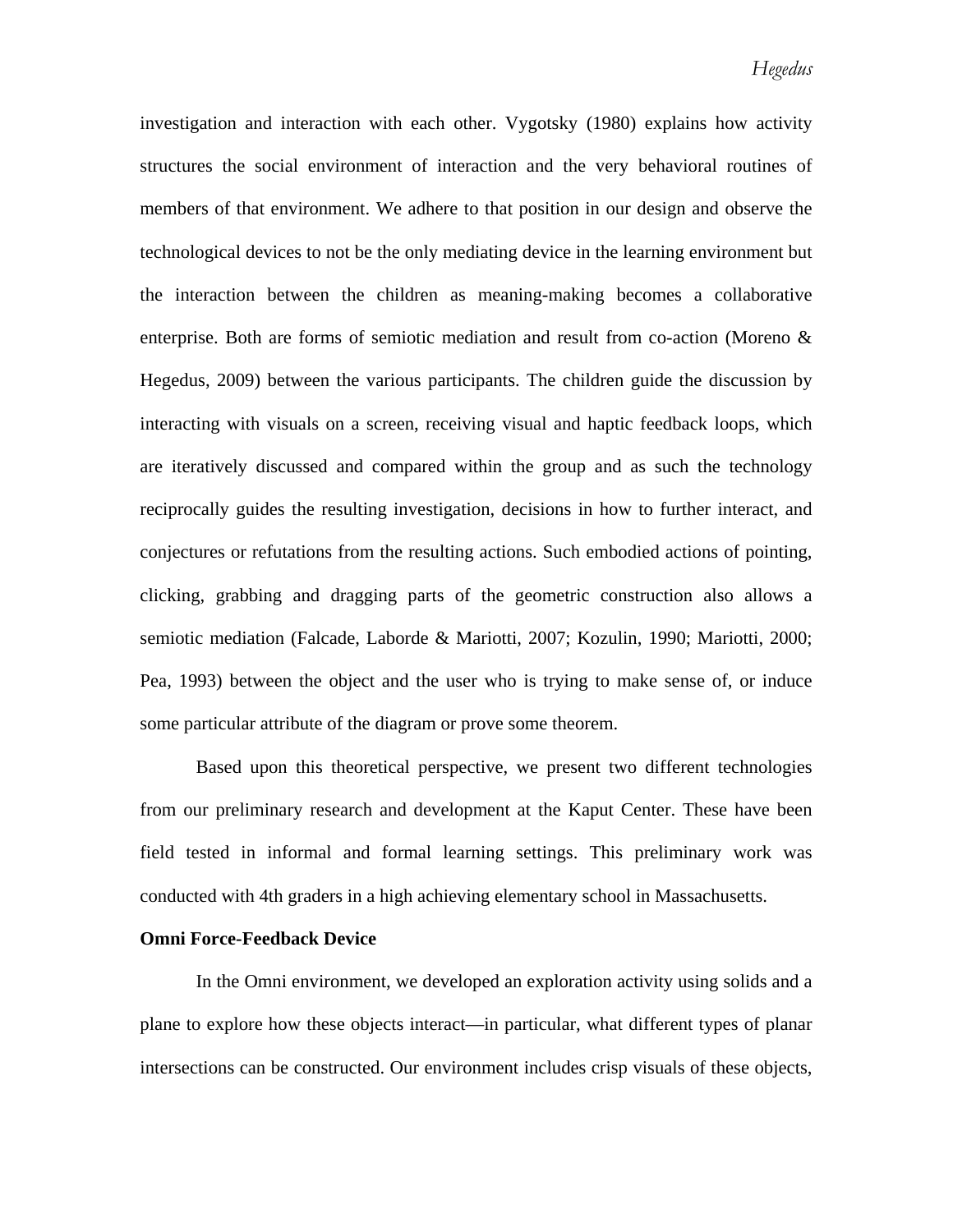which can be navigated by dragging and moving the stylus on the Omni so that different views of the objects could be explored. Through iterative design, we found that certain colors and use of transparency helped the young learners focus their attention and interpretation on the interaction and their reference to certain attributes. In addition, we combined the haptic affordances of the Omni to add additional feedback to the investigation. We found that magnetism was an important design principle to further aid the learners to focus their attention and aid their discovery. In magnetizing the surfaces, the children could lock onto the intersection of the two shapes and consider what they felt in conjunction with what they saw. Two examples are shown in Figures 3a and 3b. The first shows the planar intersection of a cube, which can result in a set of intersections from a point (plane resting on a vertex), a line (plane on an edge), and 3-gon to 6-gons. The second illustrates the planar intersection of a square based pyramid, which can result in a similar set of intersections up to a 5-gon. Children, in groups of 4 with one device, mainly explored a variety of triangles, quadrilaterals and pentagons. Such an activity is challenging to undergraduates and the children had no prior experience with such an investigation, but we discovered that their engagement in discovering various types of intersection was immediate and endured for almost an hour. They did have prior experience with 2D geometric shapes such as 3-gons to 5-gons but had only a basic knowledge of the attributes of these shapes. For example, they did not classify 4-gons as quadrilaterals but squares and rectangles. They did know how many sides each shape should have which gave rise to interesting discussions as they explored what they saw and how it contrasted with what they felt. In one investigation, the children thought they saw a pentagon, but on tracing around the magnetized shapes they felt a 4-sided shape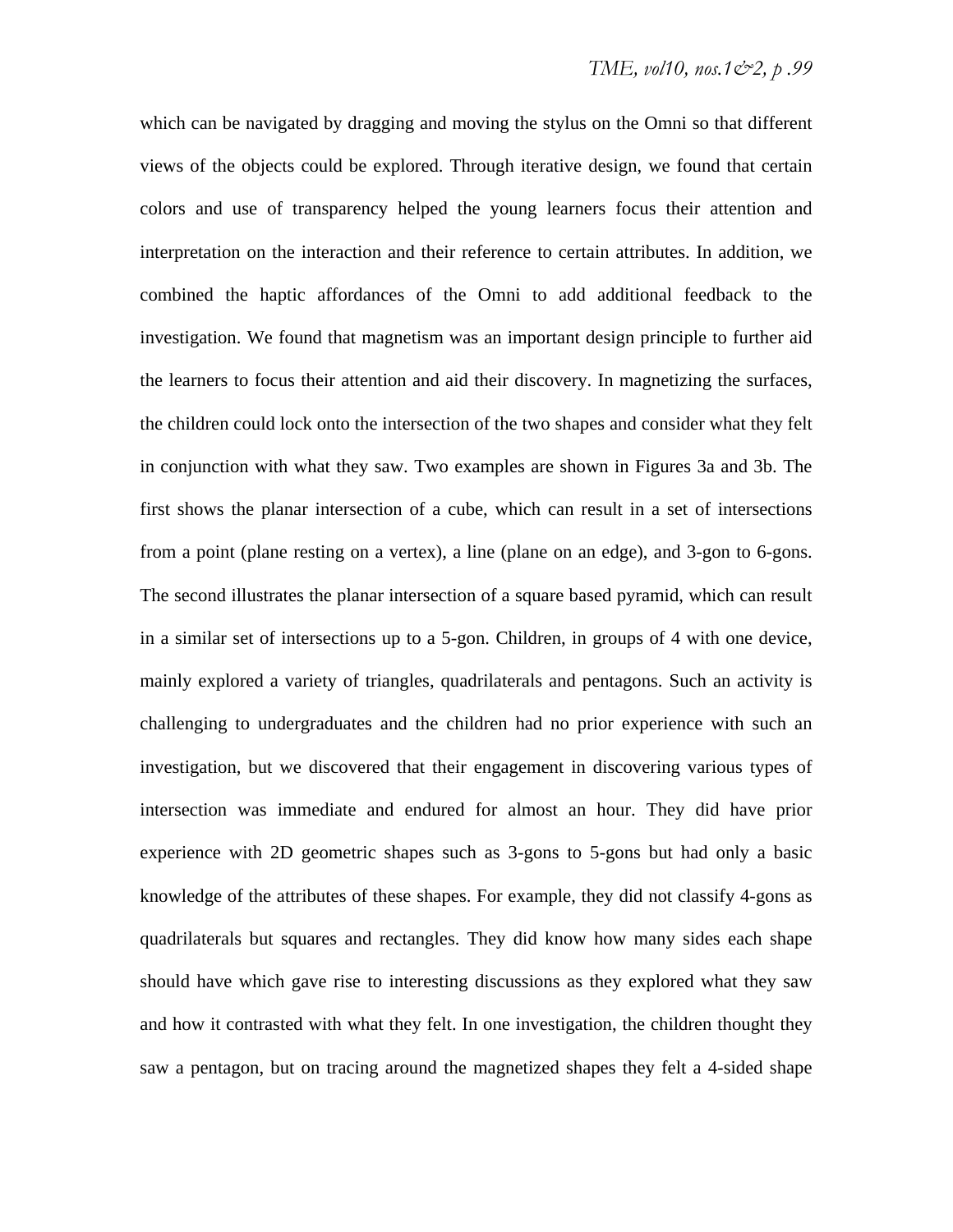(by counting edges) and concluded it was trapezoid through group discussion. This illustrates a classic issue of cross-modality where our vision and touch can be in conflict. The pseudo-3D representation on a flat screen is not sufficient, even with dynamic interaction tools such as rotating and navigating the objects—more feedback is necessary for young learners to make sense of certain specific mathematical attributes of the overall geometric configuration. More work is needed in establishing activity structures that help students make mathematical classifications of varying shapes. For example, can force feedback help develop a sense of angle measure (acute, right, obtuse) in classifying all types of triangles?





*Figure 3a.* Planar intersection of a *Figure 3b.* Planar intersection of a squarecube. based pyramid.

In collaboration with KCP Technologies, we developed a set of activities for use with SketchExplorer for the iPad, a viewer application of the widely popular Geometer's Sketchpad® software. This application is available in the Apple Store. Activities were constructed in Sketchpad and then transferred to the iPad through email or other forms of file exchange. All activities are pre-configured for the children to use—as no construction tools are presently available in this version for the iPad. Children directly interacted with objects in the pre-configured activity including geometric objects (e.g., points), iterative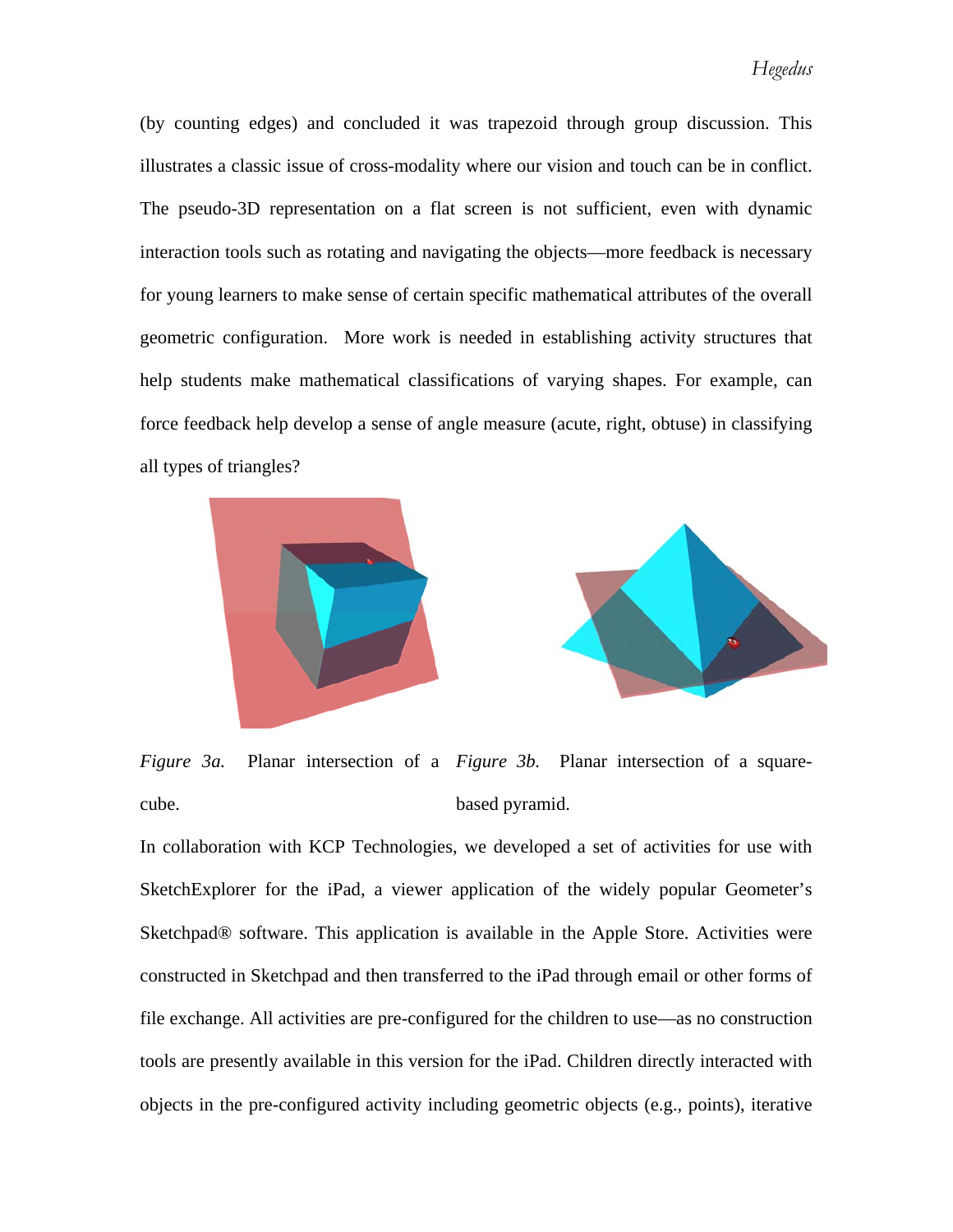counters through flicking, or buttons that had been configured to perform a set of operations (e.g., reflection of an image). Two examples are illustrated below. The first (Figure 4a) allows students to make successive attempts at translating a pre-image onto its pre-destined image (i.e., it has been fixed). They interact by moving the reflection line and pressing the reflect button. This activity calls for two reflections to make one translation. We found that all children in our preliminary field work in 4th grade classrooms eventually discovered how to complete this activity through a variety of methods, and develop an understanding of the relationship between reflections and translations.

The second activity (Figure 4b) maximizes the affordance of multi-touch in a mathematical way. Point 1 can be moved laterally and Point 2 vertically (they are constrained to move along two perpendicular lines that have been hidden). The output of these movements is a blob. This blob will simultaneously move in the directions of the two input Points 1 and 2. The size of the blob can be changed by moving Point H along a slider and the color can be changed by moving a point across the spectrum. In this activity, we asked students to make the blob trace a circle. This was a rich mathematical activity in that two inputs can make one output and many of the children in our preliminary field work discovered this idea. More formally, the construction of a circle is parameterized with two perpendicular actions. Again, this activity was extremely engaging, especially when we added the time to establish a competition of who can make the best circle in the least amount of time. Here, haptics is in the form of multi-touch and can be done by one child (multiple fingers) or single-touch by multiple children. We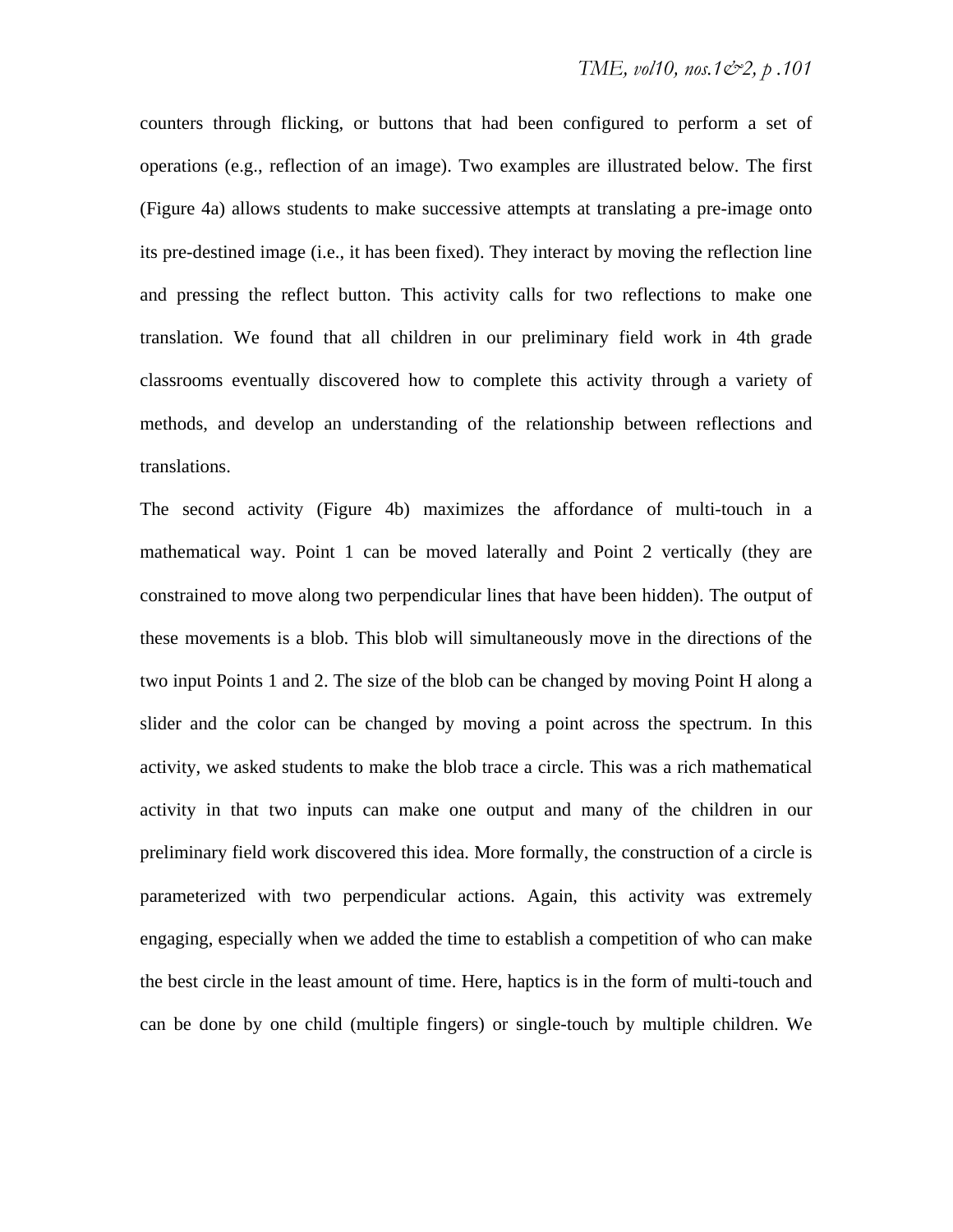found the latter to be more fruitful as children had to make sense of the effect of each other's actions and to collaborate to complete the task.



yielded many positive results in terms of mathematical investigation in which young learners can be engaged. Engagement is of a mathematical kind. Indeed, many of our participating children were highly excited about the possibilities of using new<br>technologies (particularly the iPad which over half of them had at home). But the technologies (particularly the iPad which over half of them had at home). But th engagement rapidly became one of a mathematical kind with many forms of scholastic and non-scholastic language being used. Interaction was heightened since not every child had one of either of the devices; collaborative group work was imperative. Such devices enable meaning-making to rise to a small group or whole class level. Discussions resulted from two forms of modality—the visual and the haptic. Sometimes these caused some interference but it was still fruitful in enabling the children to infer, construct and refute ideas in constructing meaning.

difficult or impossible in other technological environments. Finally, mathematical activities can be designed to create investigations that are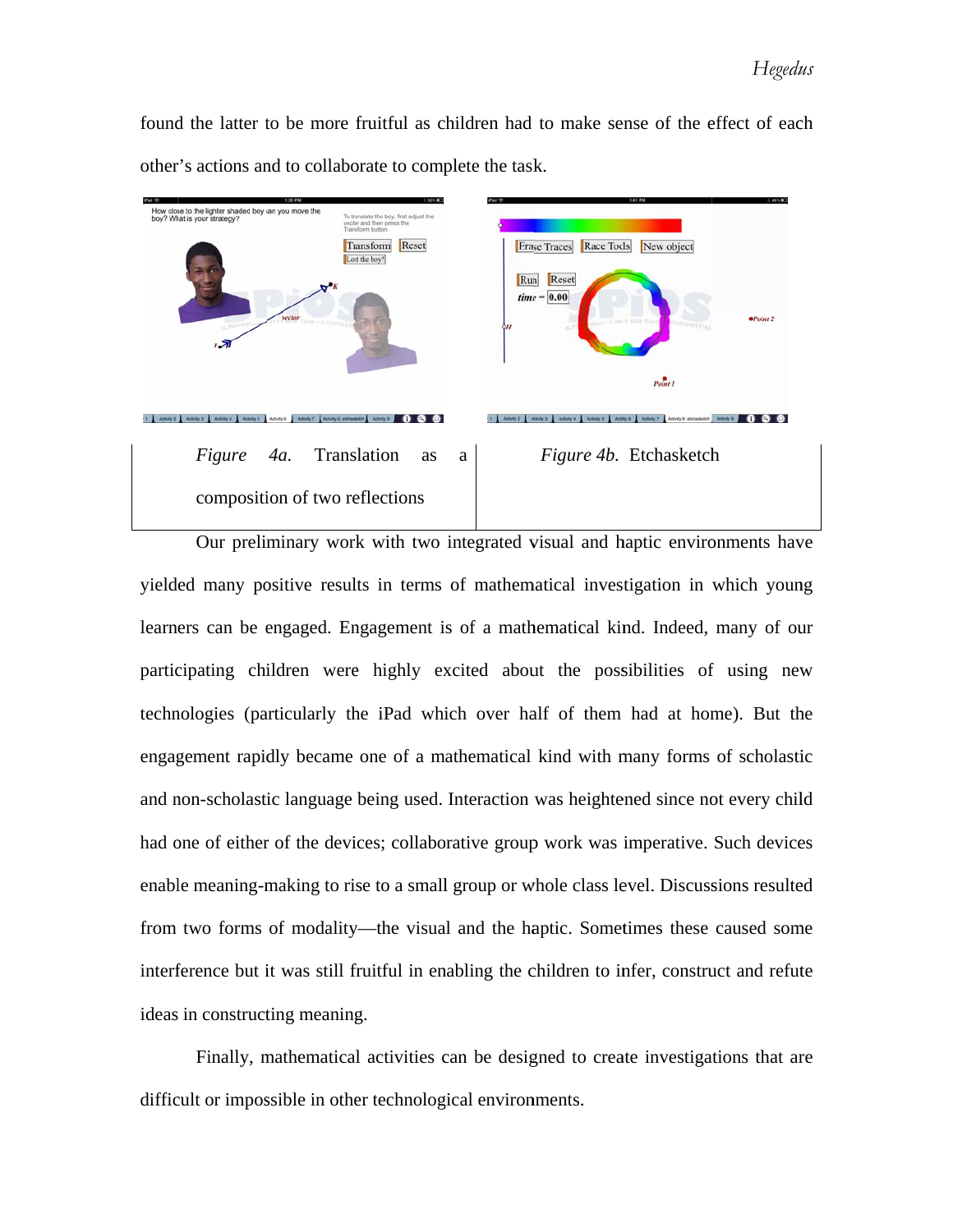# **4. Future Design Principles**

Technological affordances should become mathematical affordances and it is in the mathematization of technological affordances that meaningful integration of new multi-modal learning environments can be developed. We conclude with a set of design principles that have evolved from our preliminary work, introduced in this paper, that have the potential to profoundly affect teaching and student learning in the early grades.

#### **Executable Representations**

Mathematical objects and configurations should allow learners to dynamically manipulate and execute operations on the representations in the learning environment. Instead of dealing with static objects or computational outputs, representations that are flexible allow young learners to adapt the configuration and test out their conjectures in an iterative manner.

#### **Co-action**

The learner and learning environment should be collaborative. In dealing with flexible and executable representations, the actions of the learner can guide the environment (re-configure representations) and be guided by the resulting actions of the learning environment.

#### **Navigation**

The integration of dynamic visuals with meaningful haptic feedback forms should allow the learner to navigate the various attributes of the mathematical configuration and construct meaning.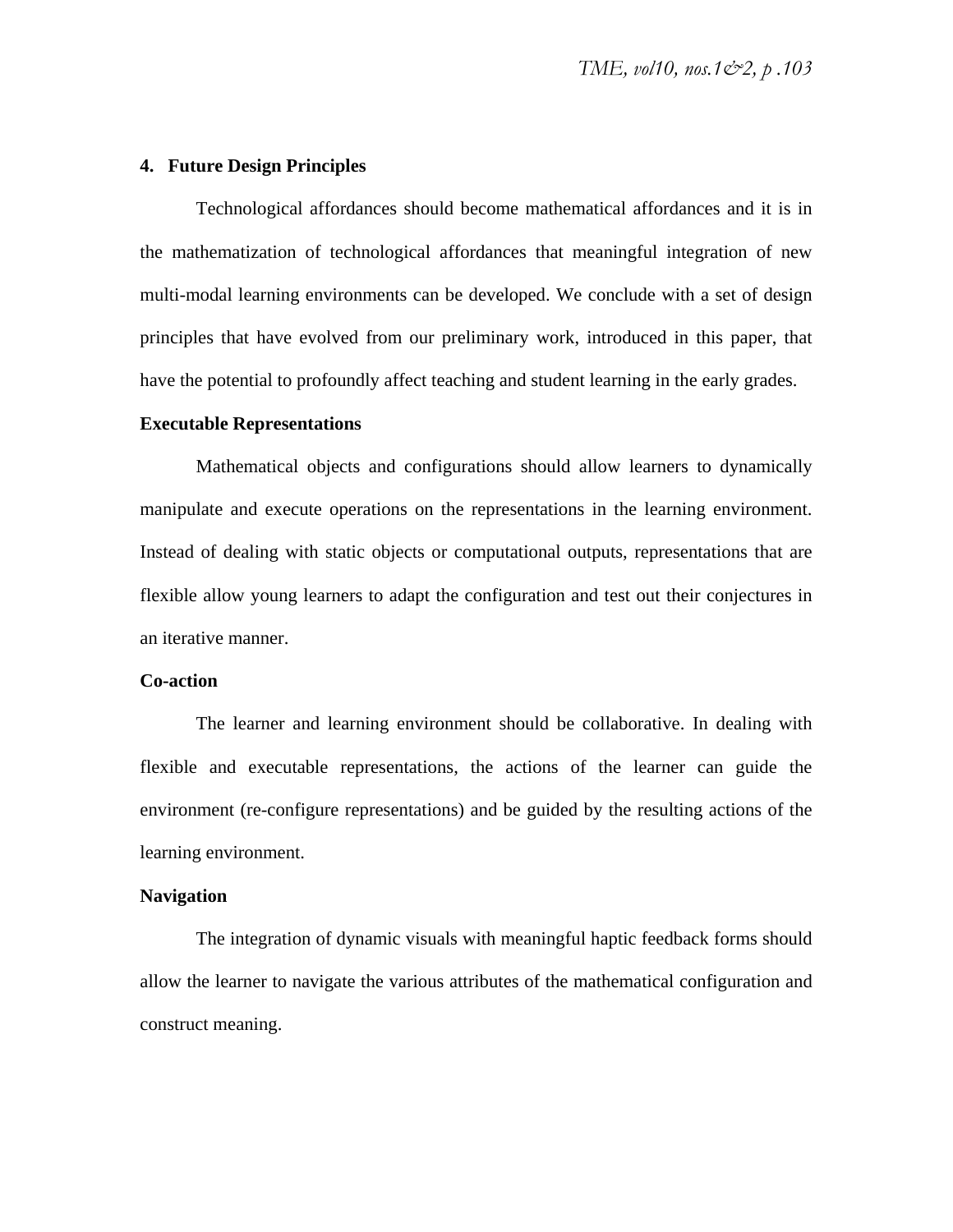*Hegedus* 

# **Manipulation and Interaction**

Objects in such learning environments should be manipulable, and deformed into a wide (if not infinite) set of similar objects, e.g., recall our triangle-area activity earlier, in such a setup all triangles can be configured through direct manipulation.

# **Variance/Invariance**

Understanding how quantities vary or not under certain interactions allows a large wealth of mathematics to be explored. In addition to annotations such as measurement, linking variation to force feedback allows meaningful feedback to help guide the learner to make sense of important features, co-varying relationships or invariance.

# **Mathematically Meaningful Shape & Attributes**

We naturally use touch to explore the composition of objects in nature as well as varying attributes. In addition to shape, form and texture, haptic feedback can be linked to attributes to aid the learner in their investigation.

#### **Magnetism**

A natural force is magnetism and this can be used to help learners focus on particular features or relationships between geometric shapes and surfaces. Some objects, or features of objects (where there is a particular mathematically-meaningful interest) can be magnetized and all other attributes de-magnetized.

#### **Pulse/Vibration**

Pulse in the form of vibro-tactile feedback or oscillating devices (such as the Omni) can similarly aid learners to focus their attention on certain parts of the activity, or offer some form of numerical feedback. For example, the frequency and amplitude of the pulse/vibration can be regulated to vary with some quantity.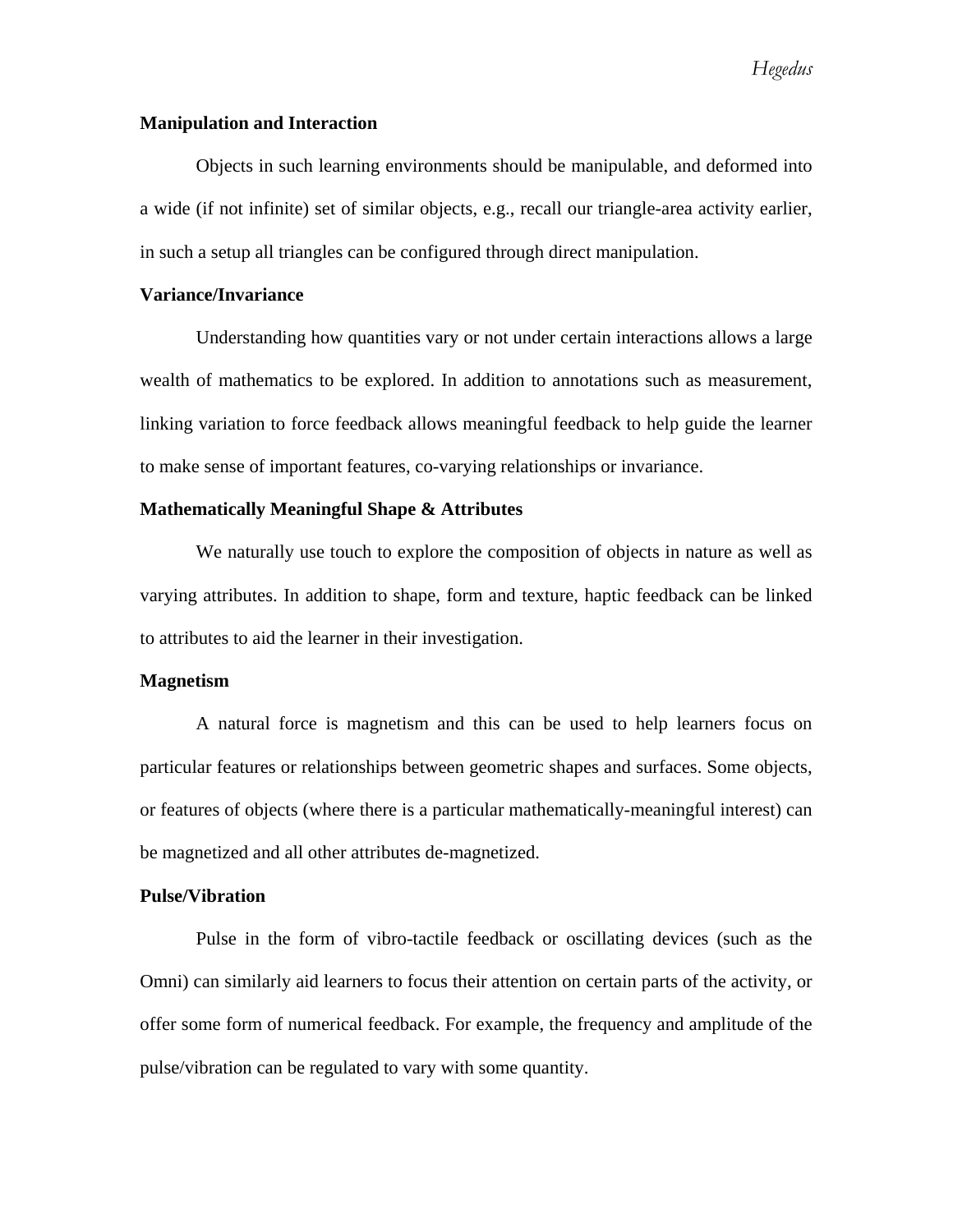# **Construction**

Building on the affordances of dynamic geometry, allowing learners to use visual and haptic tools to construct mathematical configurations can help learners to make sense of what objects relate to each other (e.g., co-varying quantities) and communicate with others their understanding or production of a mathematical model.

# **Aggregation**

Learning environments often have the affordance of wireless connectivity. Constructions, or evolving discoveries within the learning environment can be easily shared across networks as part of larger models to be aggregated on another computer, or to be contrasted with the work of other students working on the same project. Consider transferring a haptic force with a visual across a network where others can "feel" what you have felt.

We hope that these principles and our preliminary work provide ground-breaking insights into effective generative activity design by future researchers and developers in the future.

#### **References**

- Carraher, D. & Schliemann, A. (2000). Lessons from everyday reasoning in mathematics education: Realism versus meaningfulness. In D. Jonassen  $\&$  S. Land (Eds.), *Theoretical foundations of learning environments* (pp. 172-195). Mahwah, NJ: Lawrence Erlbaum Associates.
- Falcade, R., Laborde, C., & Mariotti, M. A. (2007). Approaching functions: Cabri tools as instruments of semiotic mediation. *Educational Studies in Mathematics*, 66(3), 317-333.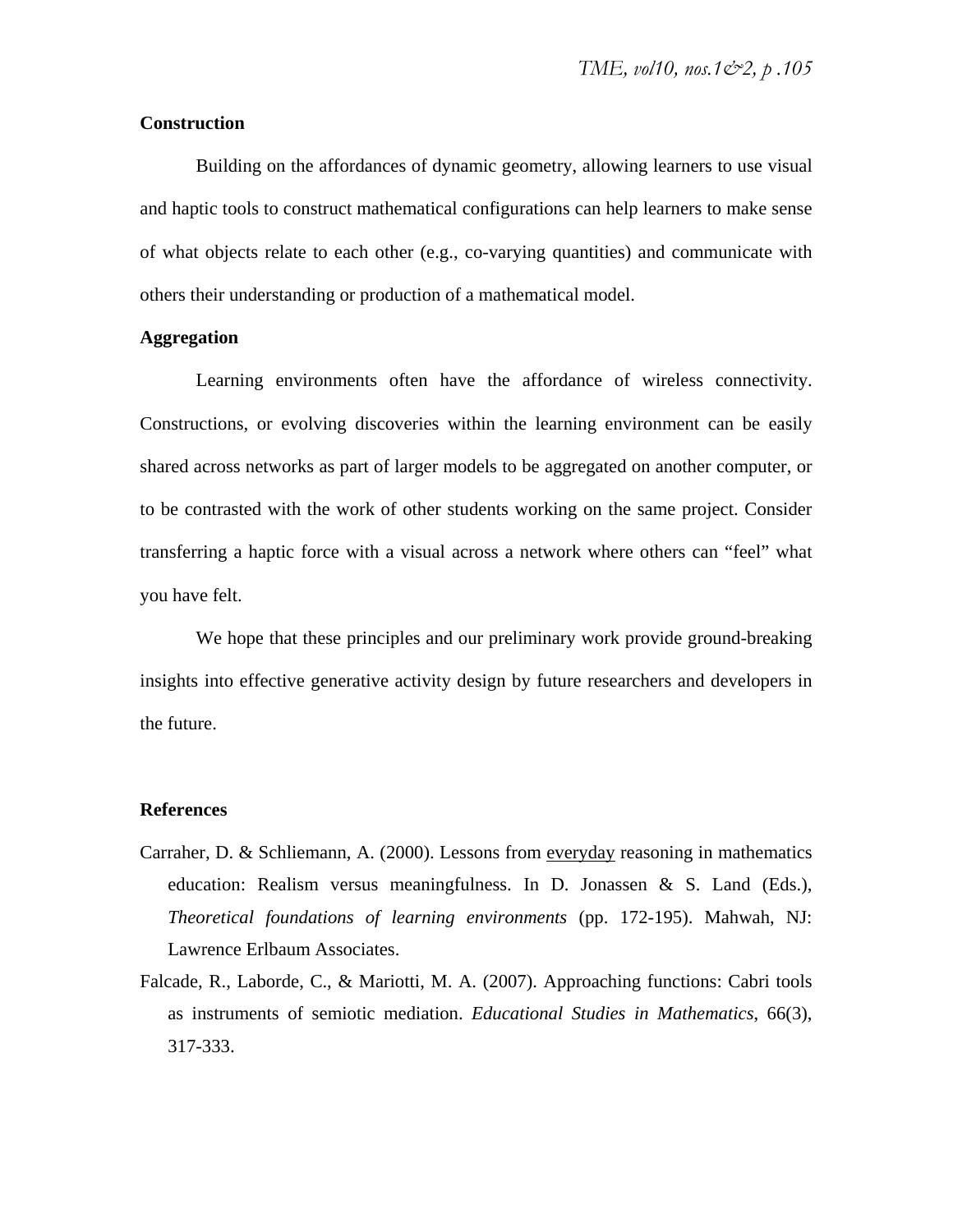- Hegedus, S., & Moreno-Armella, L. (2011). The emergence of mathematical structures. *Educational Studies in Mathematics, 77*(2&3), 369-388.
- Holland, D, Skinner, D., Lachicotte, W., & Cain, C. (2003). *Identity and Agency in Cultural Worlds*. Harvard University Press.
- Jonassen, D. (2000). Revisiting activity theory as a framework for designing studentcentered learning environments. In D. Jonassen & S. Land (Eds.), *Theoretical foundations of learning environments* (pp. 89-121). Mahwah, NJ: Lawrence Erlbaum Associates.
- Kaput, J. (1994). Democratizing access to Calculus: New routes using old routes. In A. Schoenfeld (Ed.), *Mathematical thinking and problem solving* (pp. 77–156). Hillsdale, NJ: Lawrence Erlbaum Associates.
- *Kaput*, J., *Carraher,* D*. & Blanton*, M. (Eds.). (2008). *Algebra in the early grades*. Mahwah, NJ: Lawrence Erlbaum Associates.
- Kozulin, A. (1990). *Vygotsky's psychology: A biography of ideas*. New York: Harvester Wheatsheaf.
- Lesh, R., Zawojewski, J., & Lester, F. (2007). Problem solving and modeling. *Second handbook of research on mathematics teaching and learning. A project of the National Council of Teachers of Mathematics* (Vol. 2, pp. 763-804). Greenwich, CT: Information Age Publishing.
- Mariotti, M. A. (2003). The influence of technological advances on students' mathematics learning. In L. D. English (Ed.), *Handbook of international research in mathematics education* (pp. 695-723). Mahwah, NJ: Lawrence Erlbaum Associates.
- Mariotti, M. A. (2000). Introduction to proof: The mediation of a dynamic software environment. *Educational Studies in Mathematics, 44*(1-2), 25-53.
- McLaughlin, M., Hespanha, J., & Sukhatme, G. (2002). *Touch in virtual environments: Haptics and the design of interactive systems*. Upper Saddle River, NJ: Prentice Hall.
- Meel, D. (1998). Honors students' calculus understandings: Comparing calculus and mathematica and traditional calculus students. In A. Schoenfeld, J. Kaput & E. Dubinsky (Eds.), *Research in collegiate mathematics education III* (pp. 163–215). Washington, DC: Conference Board of the Mathematical Sciences.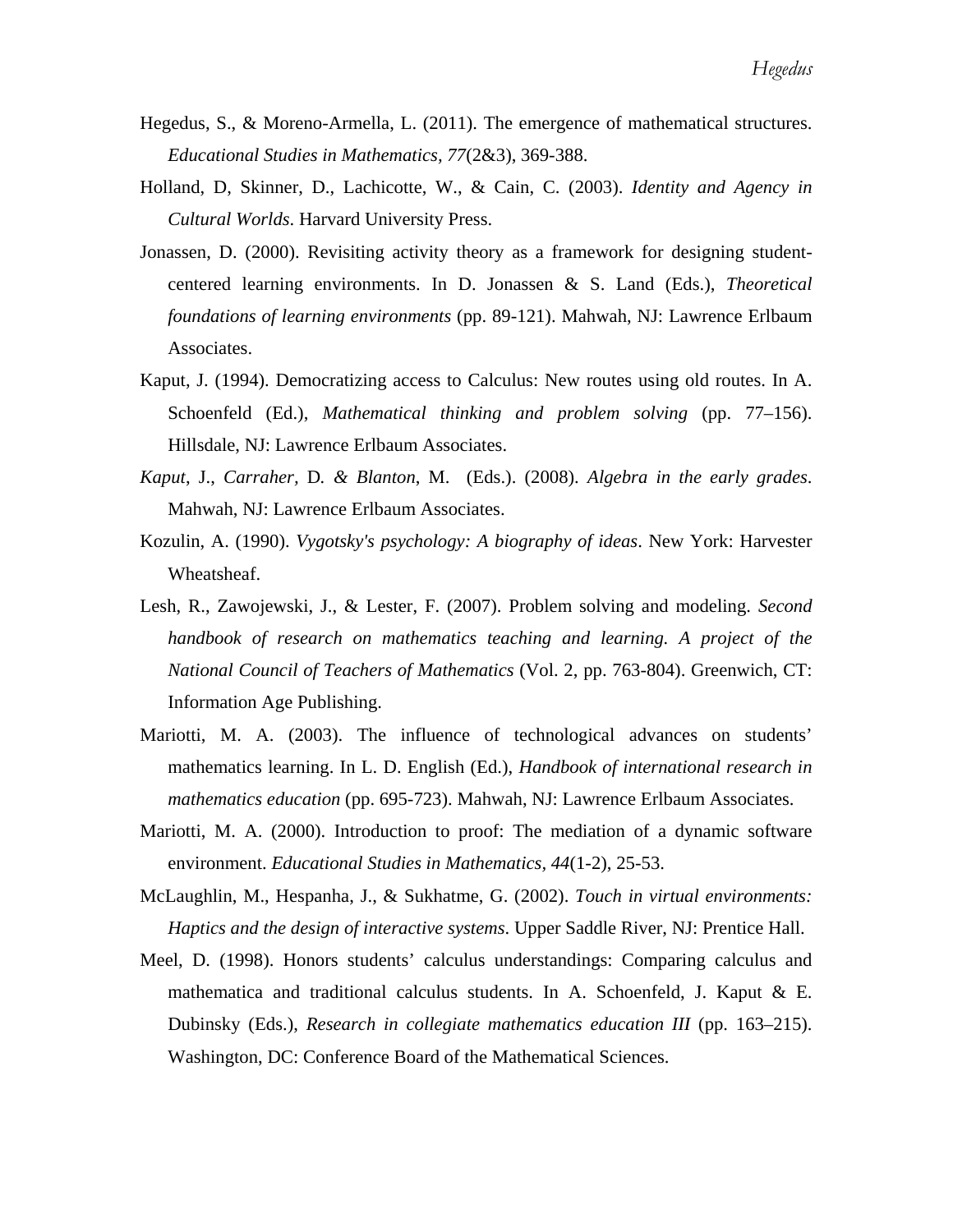- Moreno-Armella, L., & Sriraman, B. (2005). Structural stability and dynamic geometry: Some ideas on situated proofs. *ZDM- The International Journal on mathematics Education*, 37(3), 130-139
- Moreno-Armella, L., & Hegedus, S. (2009). Co-action with digital technologies. *ZDM: The International Journal on Mathematics Education: Transforming Mathematics Education through the Use of Dynamic Mathematics Technologies, 41*(4), 505-519.
- Moreno-Armella, L., & Hegedus, S., & Kaput J. (2008). From static to dynamic mathematics: Historical and representational perspectives. *Educational Studies in Mathematics*, Vol. 68(2), 99-111.
- Nemirovsky, R. & Borba, M. (2003). Perceptuo-motor activity and imagination in mathematics learning. In N. Pateman, B. Dougherty, & J. Zilliox (Eds.), *Proceedings of the 27th International Conference for the Psychology of Mathematics* (Vol. 1, pp. 105-136). Program Committee: Honolulu, Hawai'i.
- Park, K., & Travers, K. (1996). A comparative study of a computer–based and a standard college first–year Calculus course. In J. Kaput, A. H. Schoenfeld & E. Dubinksy (Eds.) *Research in collegiate mathematics education II* (pp.155-176). Providence, RI: American Mathematical Society.
- Pea, R. (1993). Practices of distributed intelligence and designs for education. In G. Salomon (Ed.), *Distributed cognitions: Psychological and educational considerations* (pp. 47-87). New York: Cambridge University Press.
- Revesz, G. (1950). *The psychology and art of the blind*. London: Longmans Green.
- Vygotsky, L. (1980). *Mind in society: The development of the higher psychological processes*. Cambridge, MA: Harvard University Press.
- Zorn, P. (1987). Computing in undergraduate mathematics*. Notices of the American Mathematical Society, 34*, 917-923.

Zorn, P. (1992). Symbolic computing in undergraduate mathematics: Symbols, pictures,

numbers and insight. In Z. A. Karian. (Ed), *Symbolic computation in undergraduate* 

*mathematics education* (pp. 17-30). Washington, DC: MAA.